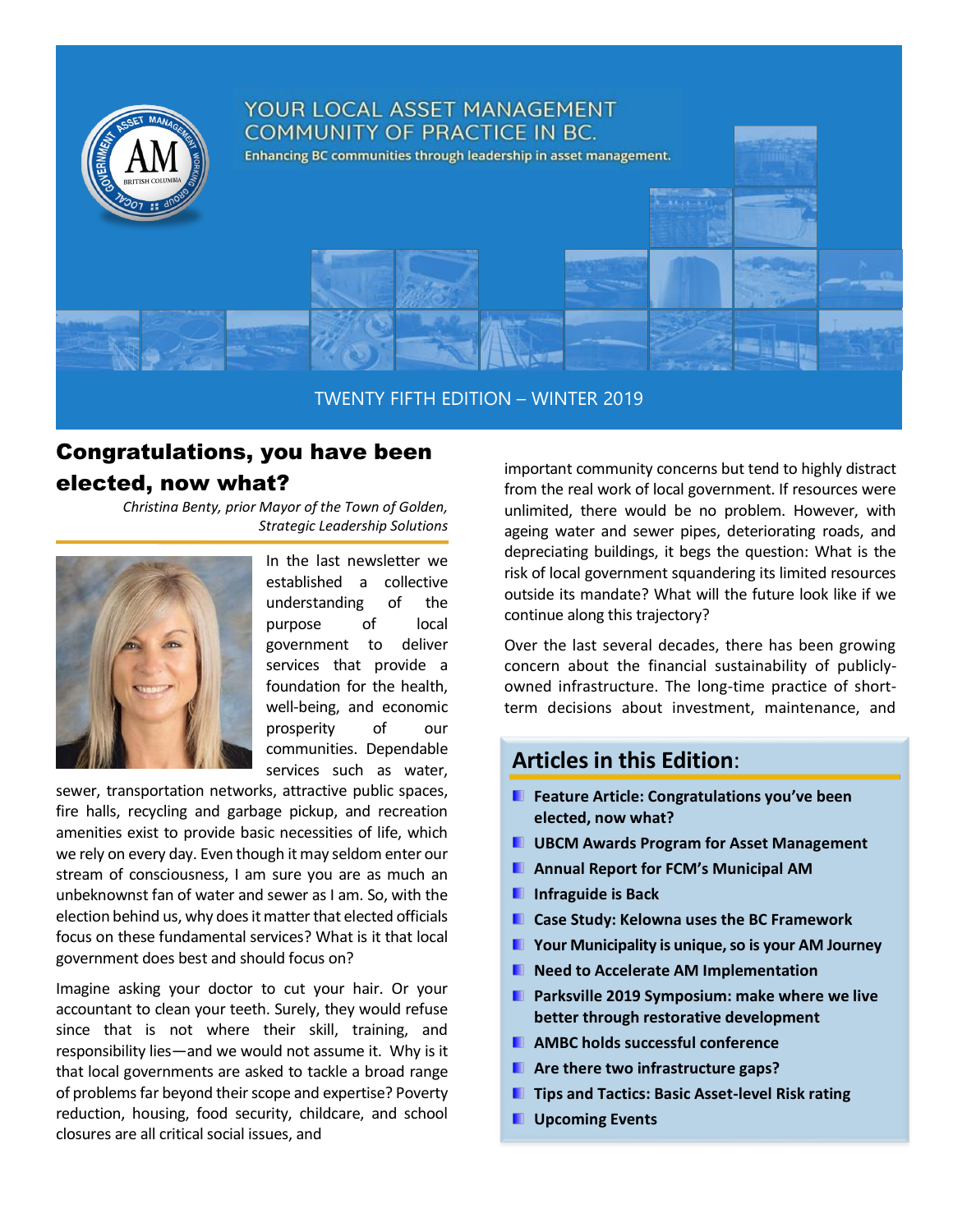renewal are not sustainable long-term. We know that much of Canada's municipal infrastructure is past its service life and we are now facing the cost of delaying infrastructure repairs, rehabilitation, or renewal. Local governments are just grasping the financial implications of replacing their aging infrastructure.

Leadership is about knowing what you are responsible for. Now is the time for elected leaders to be willing to accept their stewardship responsibility as custodians of the future. This may mean saying no to that legacy project or that new service you promised during the election. It also means telling the truth about the state of your infrastructure and what investments are going to be needed over the next decade. It is always easier to forget about the invisible pipes under the ground and to focus on the visible challenges plaguing our communities, because water and sewer 'ain't sexy 'til it ain't working'. Decision-making should not be driven by a desire to get re-elected in 4 years or to avoid public backlash, but by a commitment to make the right and difficult decisions to ensure the long-term sustainability of your local government services for the entire community.

The late Steve Jobs said: "What you say no to is just as important as what you say yes to." The province does not fix potholes on municipal roads, but they are responsible for housing, healthcare, and education. The federal government does not operate pools, but they are responsible for industry regulations and national defense. The community is well-served when their elected officials focus on what they're elected to do, not distracted by what other levels of government are doing.

# **UBCM Awards Program for Asset Management**

The Community Excellence Awards recognize and celebrate UBCM members that exhibit excellence in meeting the purposes of local government and demonstrate successful pathways for others to follow. This week we highlight the "Asset Management" category and profile the City of Coquitlam (Winner) and the City of Grand Forks (Honourable Mention).

The Excellence in Asset Management category acknowledges UBCM members that develop comprehensive systems of asset management policies and practices that meet and/or exceed accepted established best practices, such as the International Infrastructure Management Manual (IIMM), ISO 55000 series, or Asset Management for Sustainable Service Delivery: A BC Framework.

### Winner - City of Coquitlam - Asset Management Funding Framework.



The City of Coquitlam integrated various policies and programs into an overarching framework. Coquitlam's project allows for more integrated and informed investment in the City's infrastructure and capital assets, which are vital to the health, safety, and quality of life of its residents.

By centralizing leadership of all asset types under one department (Finance & Technology), the framework ensures a consistent and holistic approach to asset management that limits duplication and administrative burden while providing decision makers with a balanced picture of asset funding needs.

The framework is informed by continually improving asset information systems and optimization software. Their inventory and valuation system is also Public Sector Accounting Board (PSAB) 3150 Tangible Assets Accounting Regulation compliant. This allows for enhanced and informed decision-making capability around timing and cost of asset replacement.

Boasting a 95% taxpayer satisfaction rate and 86% valuefor-taxes rating when it comes to service delivery (both above provincial and regional averages), the success of Coquitlam's asset management program is demonstrated by the City's track record of sound financial stewardship and taxpayer confidence.

Through internal collaboration and partnership, as well as enshrined asset management practices in the City's financial policies, Coquitlam has developed comprehensive process capable of limiting yearly budgetary fluctuations and ensuring quality service delivery for years to come.

Access to project details. [www.assetmanagementbc.ca/resources/#toggle-id-12](http://www.assetmanagementbc.ca/resources/#toggle-id-12)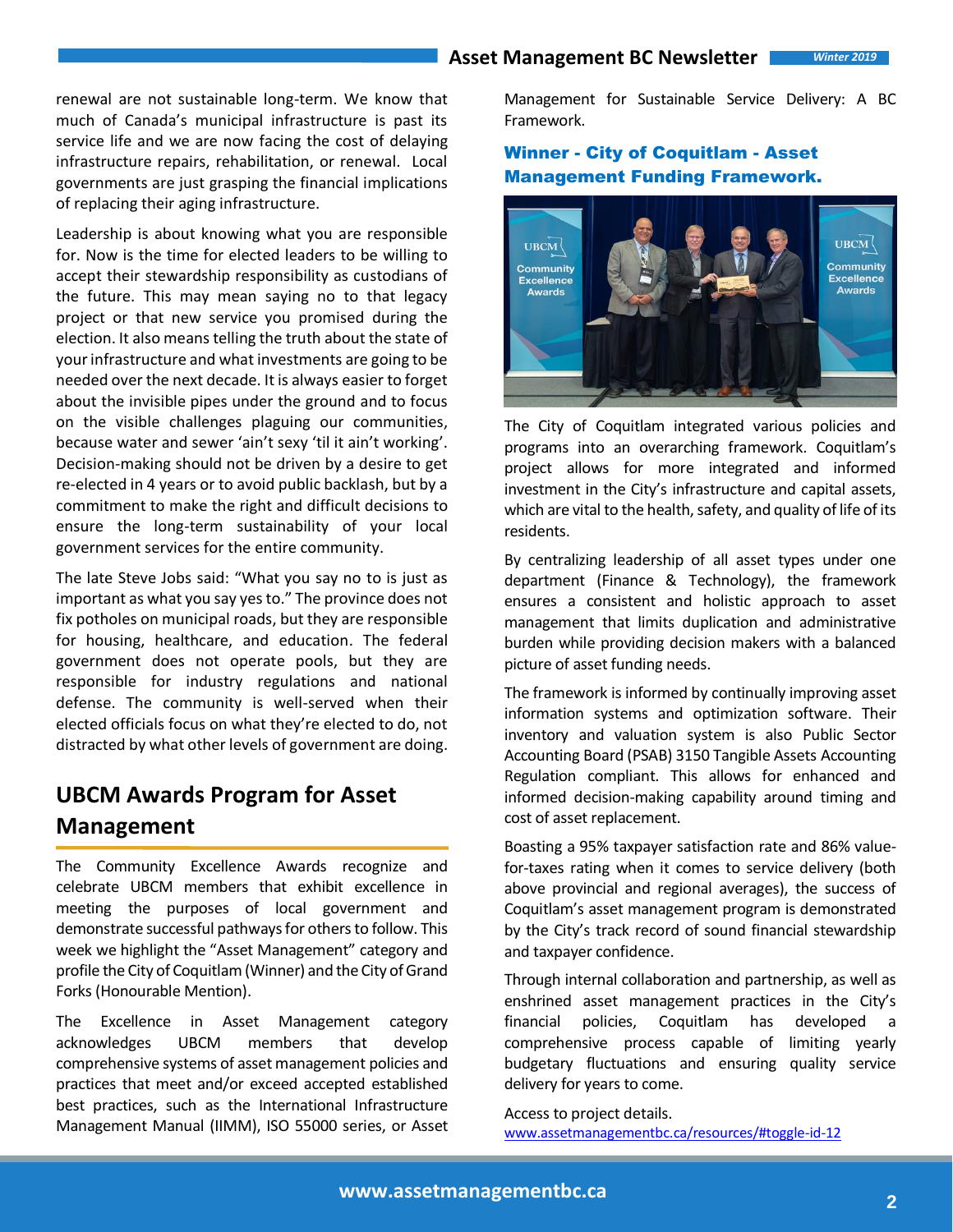### Honourable Mention - City of Grand Forks - Service Sustainability Assessment Tool.



The City of Grand Forks received an Honourable Mention for its use of the Service Sustainability Assessment Tool (SSAT). The SSAT is an innovative tool built in Excel to help local governments identify services that may become unsustainable, develop plans to improve service sustainability, and effectively communicate these findings to decision makers and the public.

It assesses service sustainability in eight core service areas: wastewater, water, drainage and flood protection, transportation, fire protection, parks and recreation, solid waste, and civic facilities.

While tools exist for assessing the overall sustainability of a community, these often leave gaps related to service sustainability. And those that do assess service sustainability can be costly and time consuming to fill. The SSAT takes an average of 15 minutes per service assessment –saving time and resources that can be dedicated to other community needs.

The project's most significant achievement is making an exceedingly complex topic both accessible and communicable. The SSAT produces a final report that is comprehensible and engaging and promotes open dialogue between local governments and community stakeholders.

The SSAT was tested and refined in partnership with the City of Rossland, Village of Salmo, and Districts of Clearwater, Squamish, and Central Saanich. It is designed to reflect common local government services while allowing for substantial personalization to fit the interests of diverse communities.

The SSAT, City of Grand Forks and developing partner Urban Systems Ltd. also received the Award of Merit in the soft engineering category from the Association of Consulting Engineering Companies (ACEC-BC) during the 2018 Awards for Engineering Excellence Gala. The tool will now be part of a travelling exhibit that showcases winners of the award in more than 15 venues across BC.

Service Sustainability Assessment Tool (SSAT) <https://www.assetmanagementbc.ca/resources/#toggle-id-12>

# **Annual Report for FCM's Municipal Asset Management Released.**

*Michael Burt, Acting Director, MAMP*

FCM's Municipal Asset Management Program (MAMP) helps cities and communities in British Columbia and across Canada, adopt strong asset management practices. Read our 2017–2018 annual progress report to learn about our program and discover the **six asset management resources** we've published in the past year.

In that report you'll also learn how MAMP is:

- $\blacksquare$  enabling communities to enhance their skills in asset management through funding and training; and
- **F** increasing local knowledge and know-how through the creation of a strong network of municipalities, sector experts, and partner organizations across the country.

The Annual report: "Municipal Asset Management Program 2017–2018 Providing tools to help municipalities optimize local asset management practices".

Access the full report on the FCM website under resources [www.fcm.ca/en/resources/mamp/annual-report-municipal](http://www.fcm.ca/en/resources/mamp/annual-report-municipal-asset-management-program-2017-2018)[asset-management-program-2017-2018](http://www.fcm.ca/en/resources/mamp/annual-report-municipal-asset-management-program-2017-2018)

# **InfraGuide is Back!**

Thanks to FCM and the MAM program, InfraGuide is back.

InfraGuide: National guide to sustainable municipal infrastructure is a collection of technical best practices and principles to help inform municipal staff and decisionmakers in infrastructure management. There are 54 best management practices (BMP's) in Asset management (8), Potable water (10), Municipal roads and sidewalks (9), Stormwater and wastewater (13), Environmental protocols (6), Transit (2) and Multidiscipline (6).

These are routinely used by many agencies across Canada and in our universities and colleges as training tools.

A format change was needed to accommodate newer technologies and make these available to all.

You can access copies of all BMP's on the FCM website. [www.fcm.ca/en/resources/infraguide-national-guide](http://www.fcm.ca/en/resources/infraguide-national-guide-sustainable-municipal-infrastructure)[sustainable-municipal-infrastructure](http://www.fcm.ca/en/resources/infraguide-national-guide-sustainable-municipal-infrastructure)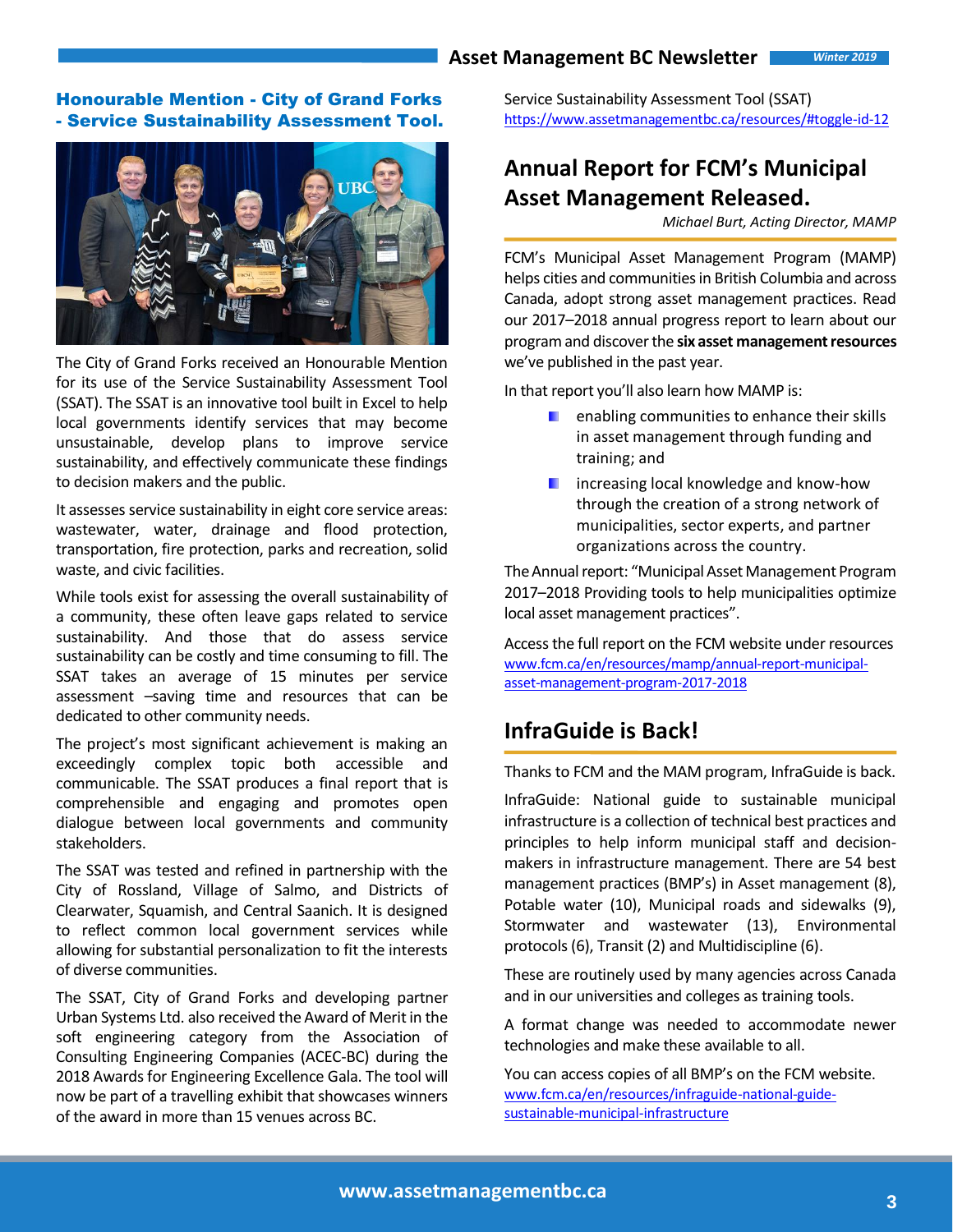# **Kelowna uses the BC Framework for Asset Management Framework, Strategy, and Policy Development.**

*Joel Shaw, P. Eng., Infrastructure Engineering Manager, City of Kelowna*



Kelowna is a community of 130,000 that provides typical municipal services – water, wastewater, storm drainage, transportation, transit, solid waste, parks and buildings and facilities. Kelowna's corporate asset management journey started in 2012. Prior to that time, the City's asset

management was being carried out within asset "silos" and the cross-department integration was not great. This presented a number of challenges and inefficiencies as departments vied for limited funding at budget time and there was lost opportunity to improve service delivery.

Since 2012, the City has made significant progress advancing their asset management program. Key initiatives include development of asset management plans (AMPs), integrating AMPs into long-term financial plans and implementing an enterprise asset management system.

In 2018, the City recognized that the asset management strategy and policy needed updating to set clear direction for the asset management program moving forward. The City applied for and received a grant from Federation of Canadian Municipalities (FCM) Municipal Asset Management Program (MAMP) for Policy and Strategy/Framework Development.

After completing and exhaustive review of industry best practice, the City decided to use the Asset Management for Sustainable Service Delivery: A BC Framework as a guide to update the City's Asset Management Framework, Strategy, and Policy.

The BC Framework establishes a high-level, systematic approach that supports local governments in moving toward service, asset, and financial sustainability through an asset management process.

The Framework addresses:

- **Now Why asset management is necessary;**
- What asset management is; and
- How it can be implemented.



The BC Framework recognizes there are many components within the asset management process and provides a circular, continuous pathway to link all components of the process together. Further, the BC Framework reflects current best practices and aligns with, and is supported by, internationally accepted best practices such as the International Infrastructure Management Manual (IIMM) and the ISO 55001 Standard for Asset Management.

The City's Framework and Strategy aligns with the BC Framework but is tailored to ensure it reflects the needs of Kelowna. The City's Strategy for future asset management projects and initiatives advances the City's Asset Management Program and leads to the core objective of sustainable service delivery.

The City's Asset Management Policy was also updated so that it was consistent and provided direction to the Framework and Strategy. AM Policy key principles – Assess, Plan, Implement, Measure, and Report – align with those in the City's Framework and Strategy and future projects and initiatives aimed at advancing the City's asset management program are in step with the Policy.

The City's Policy, Framework, and Strategy were adopted in 2018 and the City remains on the continuous pathway to asset management nirvana.

By using the BC Framework, communities take advantage of well-established asset management principles, best practices and standards that guide asset management program development. There is no need to 'reinvent the wheel' when developing your communities AM Framework.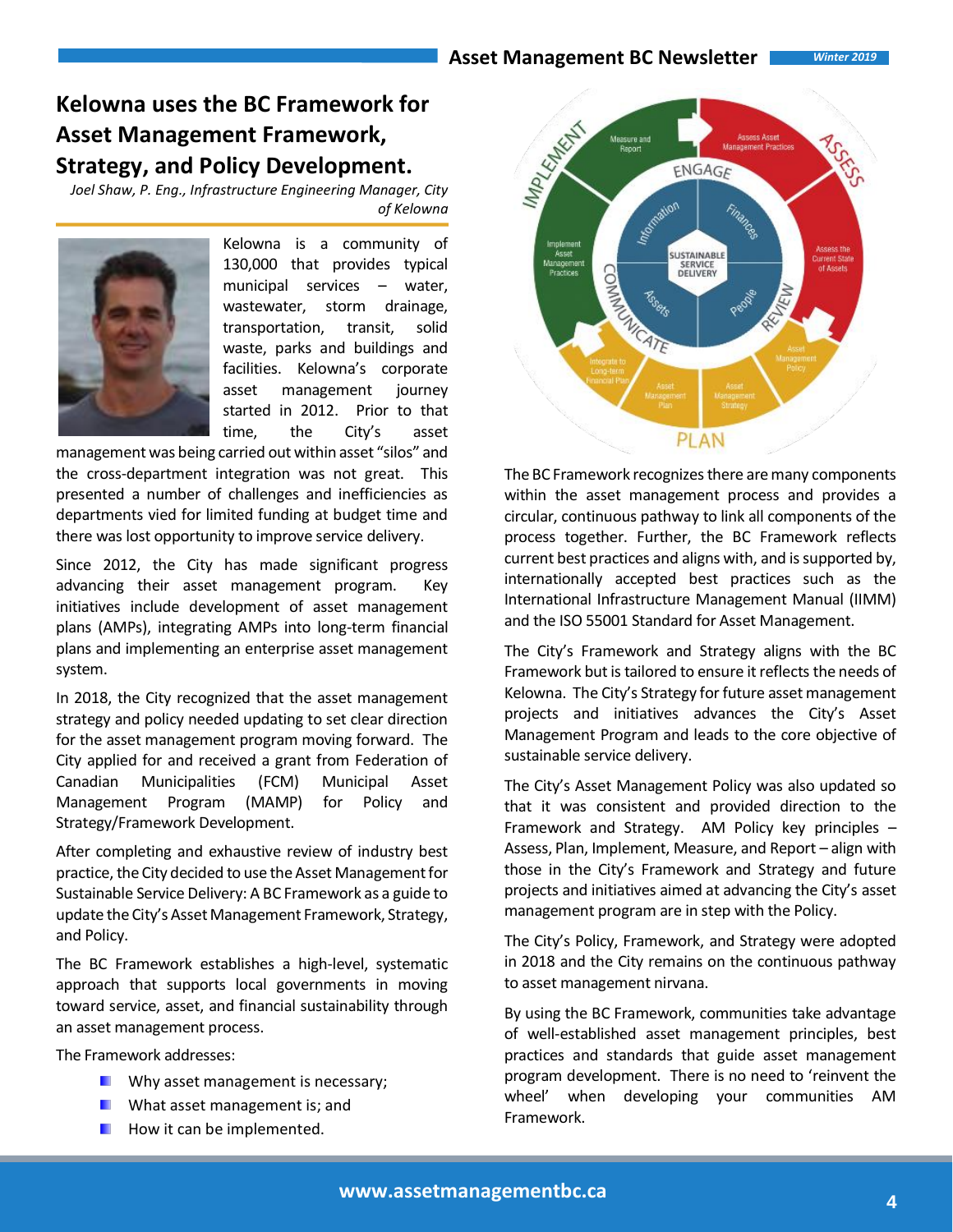# **Your Municipality is unique, and so is your Asset Management journey**

*Rick Danyluk, Manager Financial Planning, District of North Vancouver*



### **One of the primary Purposes of a Municipality**

Providing stewardship of community public assets is one of the primary purposes of any municipality [\(Section 7 of the](http://www.bclaws.ca/civix/document/id/complete/statreg/03026_02#section7)  [Community Charter\)](http://www.bclaws.ca/civix/document/id/complete/statreg/03026_02#section7). How your municipality addresses this stewardship responsibility will

depend on many factors and local conditions that make your situation unique.

#### **Local Conditions**

The District of North Vancouver (DNV) is a mountainside community within Metro Vancouver with rivers and creeks running through it which aims to preserve and enhance public lands and the ecological health of our natural systems including our urban forest. Like most municipalities we need to address our aging infrastructure. We also need to consider the impacts from climate change, including, in our case, sea level rise, and natural hazards like wildfires, earthquakes, landslides and storm water

"debris flows". Our Official Community Plan (OCP) considers these unique local conditions and includes policy statements that require new amenities and infrastructure to realize our community vision.

#### **It takes a Team**

Bringing all these considerations together and reflecting them in our Asset Management Plans requires a clear asset management strategy and policy supported by Council, senior management, and a strong asset management team. Our team includes staff from community planning, engineering, finance and technology and has developed a suite of Asset Management Plans that enable us to actively manage our stewardship responsibility. These plans are supported by asset levels of service, risk profiles, conditions, and cost assumptions which are captured in supporting asset registers.

#### **A Strategic Framework**

From a sustainable service delivery perspective this is but one part of a strategic framework that brings organizational alignment to asset stewardship and balance between our levels of service, the assets that support those services, and both the human and financial resources required to sustain services.

#### **Financial Resiliency**

Since 2005, the DNV has been building financial resiliency into the funding of its asset management plans through a stable annual tax rate increase of "inflation + 1% for renewal of existing assets". We see this continuing each year for the foreseeable future. As we improve our financial resiliency and implement our asset renewal plans, we believe we are on the right path to achieve sustainable service delivery.

Since the adoption of our OCP in 2011, DNV has also been moving forward with a more integrated planning approach including community growth and identified new capital and risks. We now maintain a rolling ten-year plan and assess any gaps in our asset management framework in Q1 of each year. This year our asset management team will be updating our self assessments using Asset Smart 2.0, completing an update of the NAMS Maturity Assessment Model, and identifying any new training the team requires to move forward with this year's improvement plan.

| Key elements of the integrated planning framework |                                            |   |                                                                                                                                                                                                                                                                                                                                                  |  |  |
|---------------------------------------------------|--------------------------------------------|---|--------------------------------------------------------------------------------------------------------------------------------------------------------------------------------------------------------------------------------------------------------------------------------------------------------------------------------------------------|--|--|
| 1.                                                | Base plan                                  | ٠ | Service inventory including current service levels                                                                                                                                                                                                                                                                                               |  |  |
| 2.                                                | Improvement                                | ٠ | Official community plan and key strategic plans                                                                                                                                                                                                                                                                                                  |  |  |
|                                                   | plans                                      | ۰ | Asset management plans including a strategy, policy, asset<br>service levels, risk profiles, conditions, and cost<br>assumptions                                                                                                                                                                                                                 |  |  |
|                                                   |                                            | ۰ | Long term financial plan including a policy framework to                                                                                                                                                                                                                                                                                         |  |  |
|                                                   |                                            |   | develop strategies to close any funding gaps and make the<br>plans affordable                                                                                                                                                                                                                                                                    |  |  |
| 3.                                                | Long-term<br>integrated plan<br>(10 years) | ٠ | Capital improvement plan including renewal projects<br>required to maintain asset service levels and upgrade and<br>expansion projects that support community growth or<br>service level improvements (business case)                                                                                                                            |  |  |
| 4.                                                | Near-term<br>integrated plan<br>(4 years)  |   | Capital plan optimization including improving project<br>information through studies and design, bundling projects<br>to realize efficiencies and reduce community impacts, and<br>monitoring grant opportunities to reduce costs<br>Program and service adjustments including changes in<br>demand, cost recovery, service delivery and mandate |  |  |
| 5.                                                | Implementation                             | ۰ | Metrics including funding levels (operating surplus ratio),                                                                                                                                                                                                                                                                                      |  |  |
|                                                   | and monitoring                             |   | DNV's ability to implement the plan (asset sustainability                                                                                                                                                                                                                                                                                        |  |  |
|                                                   |                                            |   | ratio) and asset performance (condition ratings)                                                                                                                                                                                                                                                                                                 |  |  |
|                                                   |                                            |   | Rolling ten year plan including ongoing improvements to                                                                                                                                                                                                                                                                                          |  |  |
|                                                   |                                            |   | the planning process and updates for new information                                                                                                                                                                                                                                                                                             |  |  |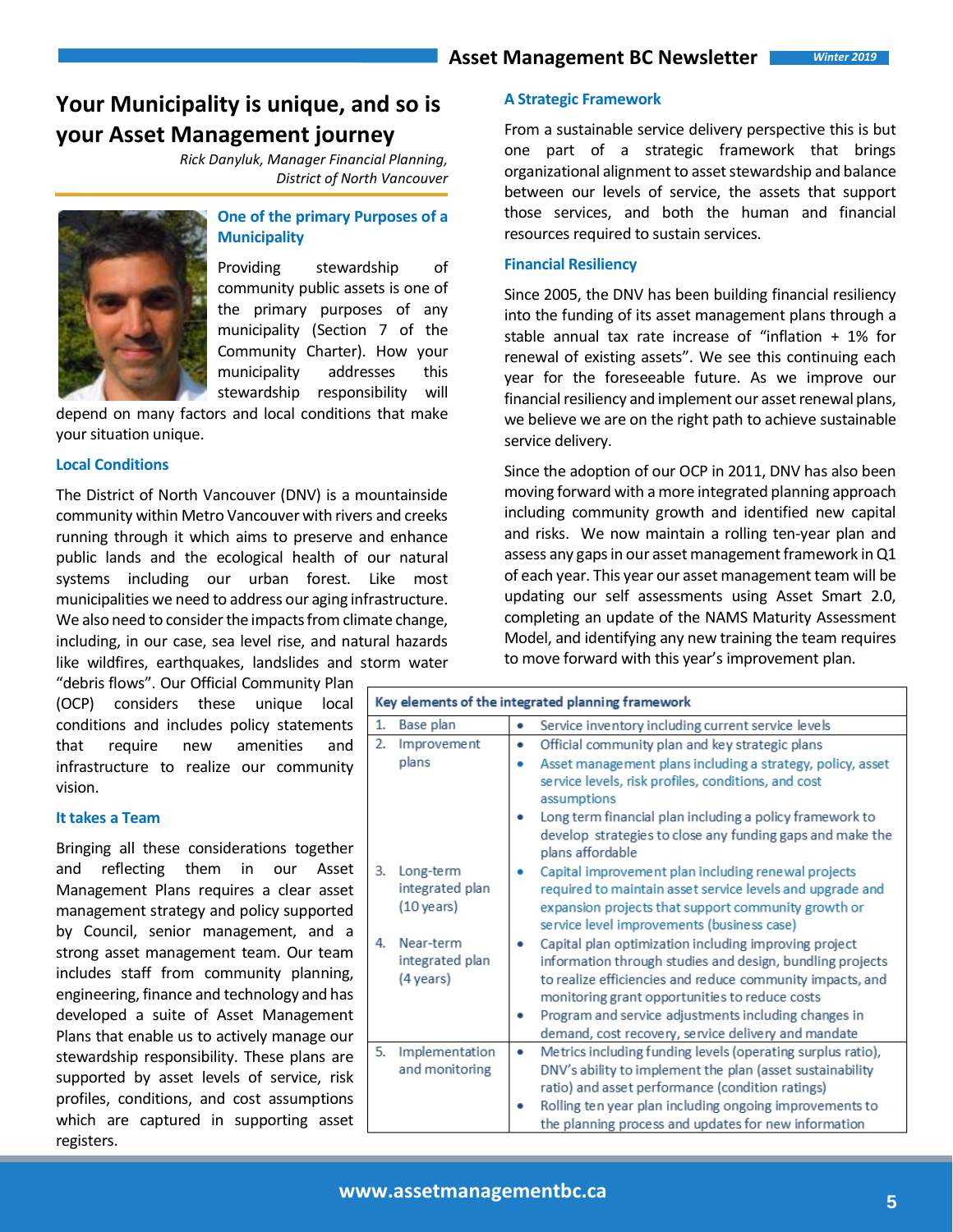# **The Need to Accelerate Asset Management Implementation**

*Kim Fowler, MCIP, RPP*



Asset Management BC was established over 10 years ago as a professional interdisciplinary working group to further asset management in local government. AM BC created policies, road maps and frameworks that have been used across Canada to assist local governments improve

their asset management practice. Provincial governments have used several approaches to 'entice' more local governments to further this work. Ontario has regulated some aspects of asset management for its local governments, but the uptake does not appear to be any faster or better than BC's softer approach of requiring asset management practice as a condition of infrastructure grants. The federal government has also recently required evidence of asset management planning as a condition of its grants.

Different approaches, however, have not hastened the cultural change in local government needed to keep up with increasing risk from mounting replacement or maintenance gaps, demands for increased levels of service or climate change (i.e. increased flooding, forest fires and sea level rise). Underwriters for insurance companies have been seeing these changes for decades. Many residents of Vancouver Island spent 2-10 days this past December without power after the worst wind storm in the history of BC Hydro. This was shortly after we had been told to reduce natural gas usage due to an explosion of an Enbridge main supply line. February followed with record snowfalls and persistent low temperatures, so the camelias and daffodils have been frozen for weeks! Collectively over time, these events are increasing risk and cost.

Asset management is the lifeline to maintaining many essential community services through reduced risk and cost. Potable water, stormwater management, sanitary sewers, and police and fire protection services provided by local governments are not optional, so neither should their management. Local governments governing without properly managing their assets put those essential services at risk. Improved asset management can be done in stages, resulting in cost savings and reduced service disruptions. Starting now makes those stages more incremental.

Community members assume and expect their local government to fully manage their road, sewer, water and building assets. Asset management information enables more informed choices through comparing levels of service for existing and new services together. Better information can be provided through improved reporting. Reporting on infrastructure maintenance and replacement gaps would provide local governments and their communities with a more accurate financial picture and the actual costs of services.

The standards for financial planning and accountability are contained in Part 6, Division 1 of the Community Charter. Subsection 6(b) requires reporting on the proposed capital expenditures for the next 5 years. Amending this section to include capital expenditures required for maintenance and replacement of capital assets would reveal any gaps that need to be addressed over the next 30-50 years. Local governments with asset management plans will have calculated their useful life and replacement rates required to estimate the asset gaps. Those local governments that have yet to undertake these assessments will need the provincial government to provide standard rates for major asset classes. While this will affect accuracy, the first step of reporting will be accomplished. Failure to provide this information would result in audit failure and no Gas Tax transfer. Improved reporting would also provide a stronger business case to provincial and federal governments to increase funding for these essential services.

How can local government councils and boards make infrastructure and service decisions without this information? While it may be more politically popular to build new infrastructure, like bike lanes or arenas, local governments are limited by legislation on their borrowing, and property taxes remains the principal source of revenue. With these two bookends, community members should be given information on the choices being made on their behalf, so they are aware of the consequences or opportunity cost. Should that new pool be built, or the road maintenance gap be funded? Or perhaps infrastructure reserve funding should be increased to cover the sanitary sewer replacement gap? Most community members are unaware of these significant gaps in asset maintenance and replacement, and the responsibility to inform them rests with their local government.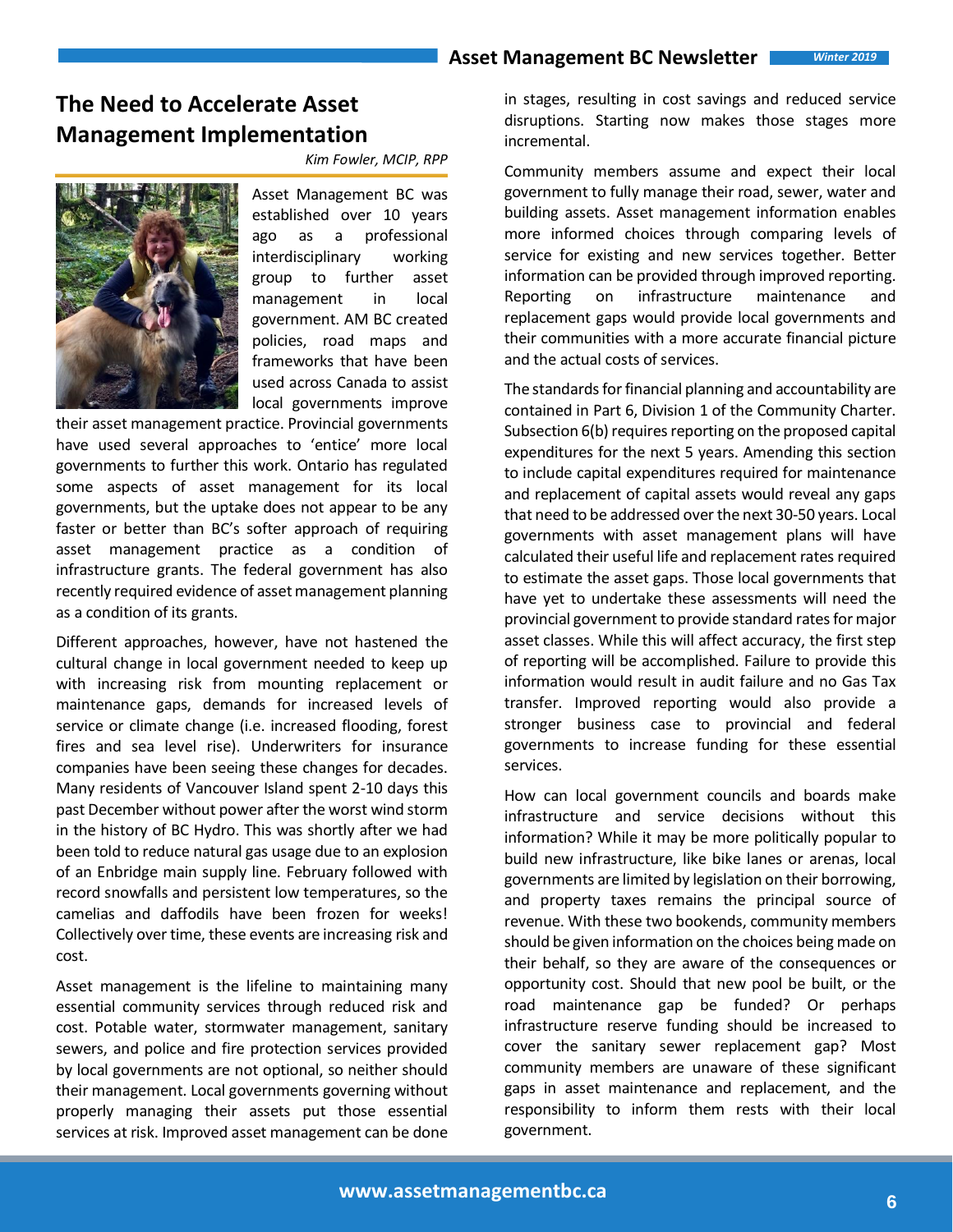# **PARKSVILLE 2019 SYMPOSIUM: Make Where We Live Better through Restorative Development.**

*Kim Stephens, M.Eng., P.Eng, Executive Director, Partnership for Water Sustainability in BC, In collaboration with Paul Chapman, Executive Director, Nanaimo & Area Land Trust; Peter Law, President, Mid Vancouver Island Habitat Enhancement Society; and John Finnie, Chair, Parksville 2019 Symposium Organizing Committee.*

Join delegates from the east coast of Vancouver Island and beyond and attend a 'watershed moment' in Parksville. At the **Parksville 2019 Symposium**, you will learn why and how local government partnerships with stewardship groups can be transformational and 'make where we live better' to respond better to a changing climate.

Parksville 2019 is a collaborative effort of the Partnership for Water Sustainability in BC, Nanaimo & Area Land Trust, and Mid Vancouver Island Habitat Enhancement Society. We have joined forces to host a field day on April 2, followed by a 2-day symposium on **Water Stewardship in a Changing Climate** on April 3rd and 4th. The daily symposium themes are *Sustainable Stream Restoration* and *Restorative Land Development*, respectively.

### **TO LEARN MORE AND REGISTER, VISIT**

[https://www.civicinfo.bc.ca/event/2019/Parksville-Water-](https://www.civicinfo.bc.ca/event/2019/Parksville-Water-Stewardship-Symposium)[Stewardship-Symposium](https://www.civicinfo.bc.ca/event/2019/Parksville-Water-Stewardship-Symposium) 

### Context for Local Government Action

The 'worth' of a creekshed (i.e. small watershed) is defined in terms of a *package of ecological services* made possible by the hydrology. More specifically, hydrology means the three pathways by which rain reaches the stream and ecological services refers to the benefits that streams provide to us. This includes flood and erosion regulation, nutrient cycling, habitat, groundwater recharge, etc. The way we have historically developed, and drained land has disconnected hydrology from ecology.

The consequences of this disconnect are more erosion and flooding, loss of baseflow and aquatic habitat, and an unfunded infrastructure liability for stream stabilization. Communities have for the most part failed to properly address root causes of 'changes of hydrology', as well as subsequent impacts of those changes on natural creekshed function.

The bottom-line is that decades of in-stream enhancement work will not be enduring if hydrological function is not restored.

Thus, a goal of restorative land development would be to restore the integrity of the natural water balance. If this work is done right, it should be possible to: first, halt ecosystem decline; and after that, bend the trend-line in an upwards direction.

At Parksville 2019, delegates will learn how communities can apply science-based understanding to increase their *restorative footprint* and at the same time decrease their *destructive footprint.* Delegates will also learn about local government initiatives that are 'getting it right' and are moving along pathways that lead to restorative land development. Follow these leaders!

### Reconnect Hydrology and Ecology

We experience climate change primarily though water – intense rainfall, floods, droughts and so on. The major driver of economic growth in the twenty-first century will be responding to climate change, redeveloping our nations, revitalizing our cities and towns, and rehabilitating and expanding our ecosystems. This is not some wistful vision of the future: it's already happening.

"Restoration comprises the largest new economic growth cycle since the beginning of the industrial revolution. Development has arrived at the ends of the Earth. Progress has nowhere to turn, except to revisit and restore what we've already wrought," states Storm Cunningham, author and global thought leader. He is one of three prominent headline speakers from the United States who are part of the Parksville 2019 presentation team. Storm Cunningham, Dr. Chris May and Dave Derrick connect us with a larger body of experience.

The working definition for restorative development, as crafted by Storm Cunningham, follows:

*"A mode of economic activity that returns property, structures, or objects to an earlier condition, transforms them into a healthier and/or more functional condition, or replaces an unsalvageable structure without consuming more land."*

Guided by a whole-system, water balance approach, restorative land development would reconnect hydrology and ecology, and this would: reduce stream erosion, flooding and the associated infrastructure liability; increase the dry weather baseflow in streams; and stem the loss of aquatic habitat and fish. Connecting dots, then, a key message is that *restorative land development results in sustainable stream restoration*.

### How will communities 'get it right' as land develops and redevelops?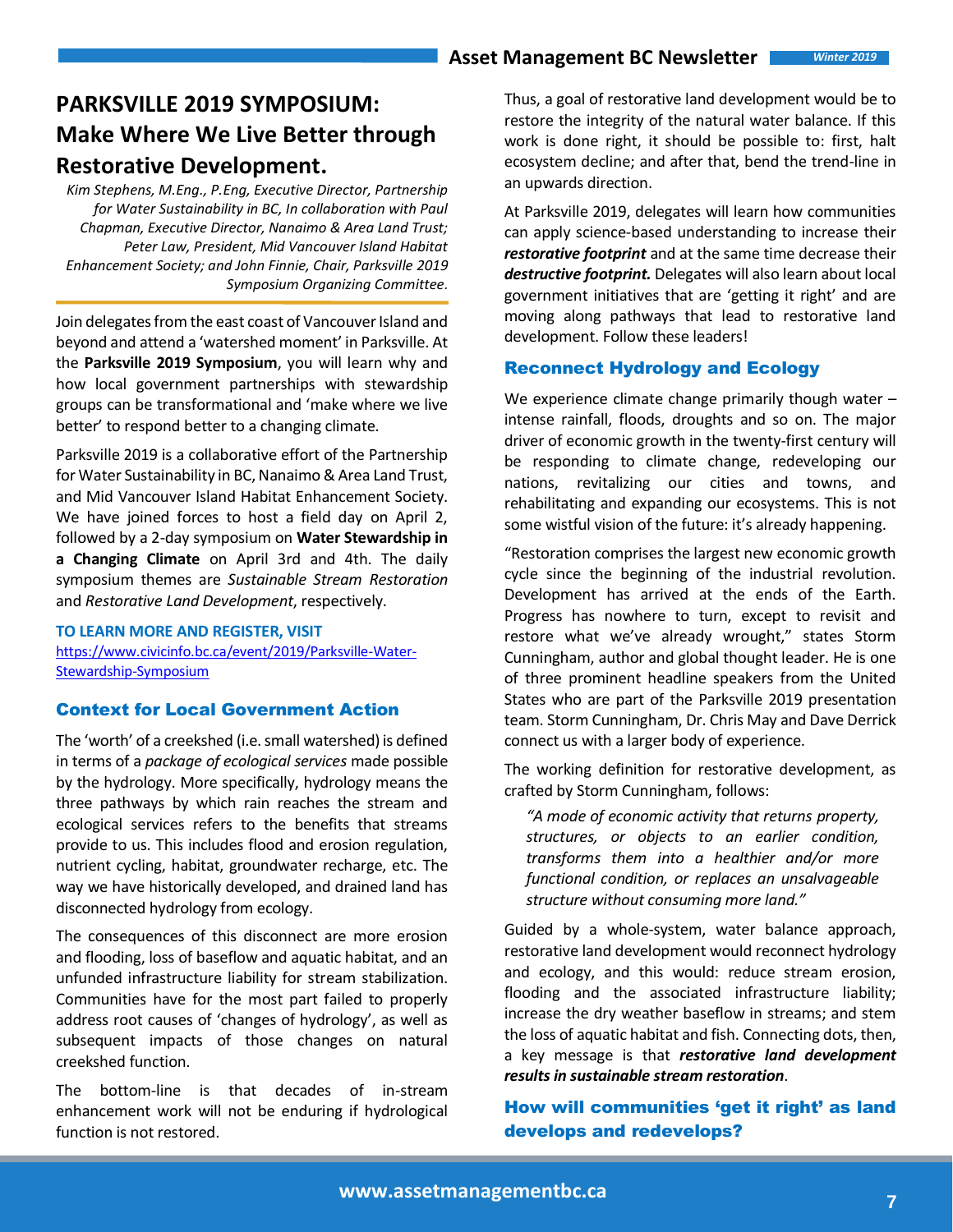l

The Parksville 2019 Symposium is a milestone event on a multi-year 'convening for action' journey that commenced in 2004 with release of the Water Sustainability Action Plan. Parksville 2019 builds on the *2018 Vancouver Island Symposium on Water Stewardship in a Changing Climate*, held in the City of Nanaimo.

Nanaimo 2018 was a 'call to action'. The theme? Build on the good outcomes that flow from local government and stewardship sector collaboration! Nanaimo 2018 introduced a vision for 'restorative land development' that would re-establish creekshed function. And it energized the audience with this challenge*: How will communities 'get it right' through collaboration as land develops and redevelops?*

A decade of effort on Vancouver Island, by partnerships of local governments and community stewards, is demonstrating success on the ground where it matters. They are on a pathway to reconnect hydrology and ecology. Parksville 2019 will celebrate success stories that are characterized by three attributes: *commitment, collaboration and the 'hard work of hope'*.

The Bowker Creek and Brooklyn Creek restoration stories are provincially significant precedents. Each has a long history. Each demonstrates how local government partnerships with stewardship groups can be transformational and 'make where we live better'. These precedents represent a range of situations: Bowker in the urban heart of the Capital Region; Brooklyn in the suburban Comox Valley.

A takeaway for Parksville 2019 is that the essential ingredients for restorative development encompass: vision, strategy to deliver the vision, and commitment to implement an ongoing program. Vancouver Island success stories are beacons of hope. They demonstrate how a *good strategy* is the path to success.

### **AM BC holds successful Conference**

The 3rd annual **Asset Management BC** conference was held in September 2018 at the Radisson Hotel – Vancouver Airport in Richmond with approximately 150 in attendance. Planning is already underway for the **4th annual conference to be held November 6 and 7, 2019 at the same location.**

GFOA BC held a pre-conference workshop which was well attended. Our keynote speakers, Bob Sanford on climate change and Diane Kalen-Sukra on change management offered great perspective to our audience.

There was a wide variety of presentations, including First Nations, on integrated Asset Management. Besides our panel on funding with Federation of Canadian Municipalities, Ministry of Municipal Affairs and Housing, Infrastructure Canada and Union of British Columbia Municipalities, we welcomed two special guest speakers from outside of BC, Leanne Brannigan from the Region of Peel in Ontario and Duane Nicol, Chief Administrative Officer from the City of Selkirk in Manitoba.

Leanne Brannigan, presented *Asset Management: Enabling Council Conversations – How to Integrate Technical and Financial Information for Council* which focused on the approach of presenting information to Council as part of their overall strategy. The Asset Management Plan and Long-Term Financial Plan are the basis for developing their strategy. Duane Nicol, presented *Managing the Critical 'Soft' Assets* an overview of a complete asset management program with the key being, as Duane calls it, 'on-boarding Council'. The presentation is on the **Asset Management BC** website along with other conference presentations under the tab, Resources.

Asset Management BC website: [www.assetmanagementbc.ca](http://www.assetmanagementbc.ca/)

# 4th ANNUAL ASSET MANAGEMENT BC CONFERENCE



**www.assetmanagementbc.ca <sup>8</sup>**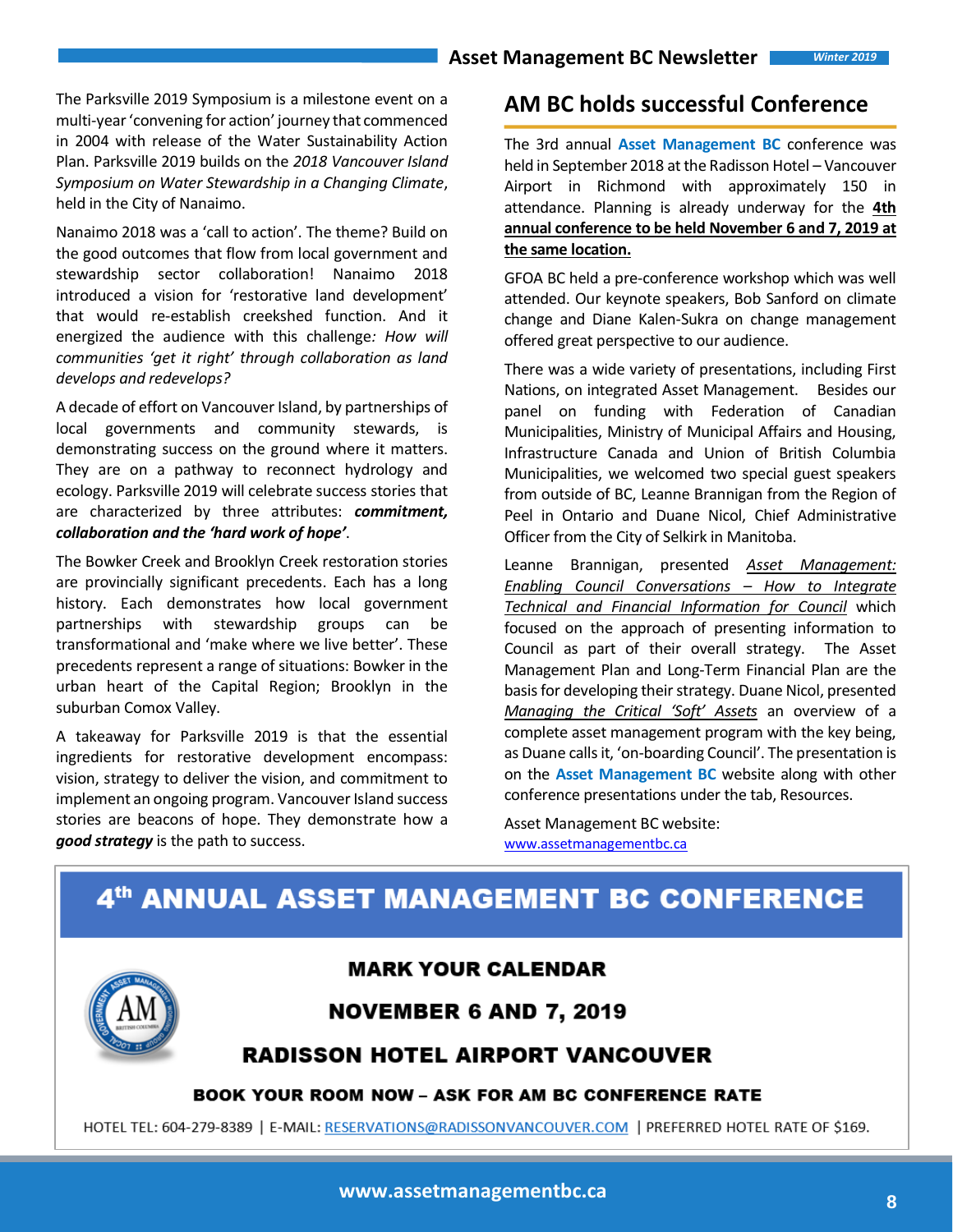## **Are there TWO infrastructure gaps?**

We constantly talk about the backlog and the financial 'infrastructure gap' we have. This is normally expressed in financial terms other than timelines. Is there another more immediate and more solvable infrastructure gap. Well, yes there is.

Watch for the Summer Newsletter of **Asset Management BC** issued before the end of June for some answers. We intend to focus the discussion around these gaps.



Join us in Kelowna, BC - one of Canada's fastest growing cities - for the 13th Annual Canadian Network of Asset Managers (CNAM) Conference. No longer a side project or a buzz word, sound Asset Management practice is a requirement for public sector organizations to provide sustainable service delivery. Our communities are growing and as they do, practitioners will continue to face the financial, environmental, and societal challenges of managing growth and development while also maintaining existing infrastructure assets.

The annual conference and trade show will continue to explore these challenges through leading edge professional development, idea sharing, workshops, and fun networking opportunities with your peers and new players in government, academia, and industry.

So, **mark your calendars for May 6-9, 2019** - we will see you then in beautiful Kelowna, BC! To register for the conference, [click here.](https://nam01.safelinks.protection.outlook.com/?url=https%3A%2F%2Fcnam.ca%2Fupcoming-events%2F2019-conference%2Fregistration%2F&data=02%7C01%7C%7Cd9a7deb121f242243c9008d67d8e5898%7C84df9e7fe9f640afb435aaaaaaaaaaaa%7C1%7C0%7C636834447652995989&sdata=Ba4nNhburaAJJqs3PMAwSSmWG8H8x1MaLX4hpS403MY%3D&reserved=0) Or for more information;

Check out the CNAM conference website at [https://cnam.ca/upcoming-events/2019-conference/?](https://cnam.ca/upcoming-events/2019-conference/)



# **Tips and Tactics: How to do Basic Asset-Level Risk rating**

*Bernadette O'Connor AM BC Newsletter Editor, Principal Consultant, Asset Management, WSP* 



There are many well-structured methods for evaluating a variety of types of risk. However, a common situation is that organizations just starting the process of risk assessment, do not have the asset information to support such methods. Some decide to wait until

they have appropriate data, but this can leave them relatively blind to risk issues in the meantime. Another stumbling block for organizations can be the complexity of many risk evaluation methods.

The following is a very basic method that organizations struggling with either of these issues (insufficient asset data or the complexity of the evaluation) can use to obtain initial asset-level risk scores. This basic method can be replaced at a later stage, with a more sophisticated evaluation method, when the organization has sufficient credible data to support such methods.

It is very important to consider risk issues in decisions relating to public assets and services. We intuitively balance costs, risks, and benefits in our mind when making decisions on a wide range of personal matters. And we understand that for different circumstances we are willing to accept different combinations of cost, risk, and benefit.

For public assets and services, we shouldn't rely solely on intuition, nor should we delay in getting some visibility of risk added to the consideration of costs and benefits. However, the evaluation of risk even at the most basic level, must have some structure. Structure ensures repeatability and supports the usefulness of outcomes.

The general principle for basic risk evaluation is to simplify the evaluation structure. This is achieved by simplifying the risk criteria or risk indicators and the calculation process. Most will know that an asset risk score is derived from the consequence of asset failure and the likelihood it will fail.

At the most basic level;

- $\blacksquare$  A simple (high, medium, low) criticality rating can be used as an indicator for **consequence** of failure, and
- ш The remaining life of each asset can be used as an indicator of its **likelihood** to fail.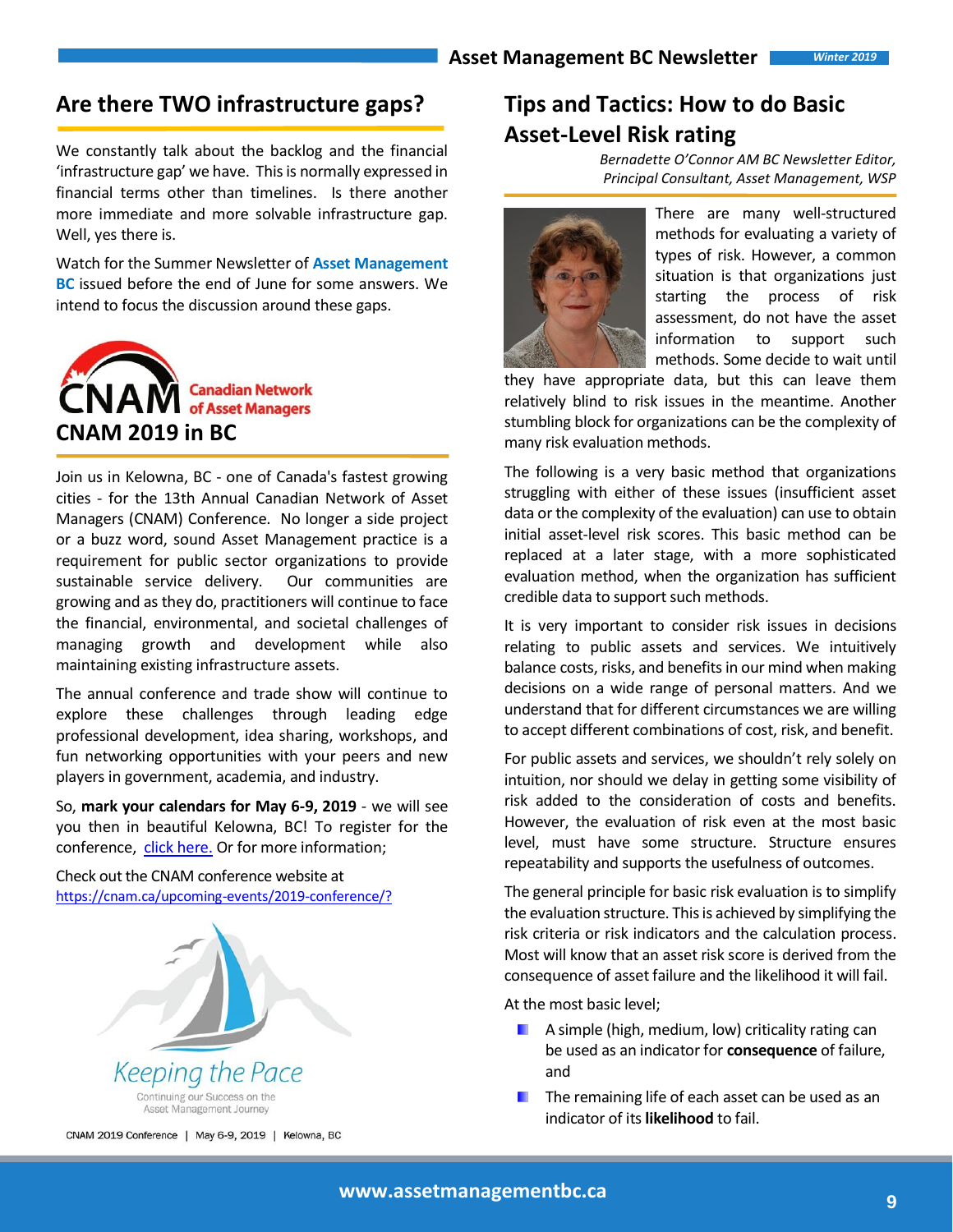### **Criticality**

Criticality is a measure of the importance of each to delivering the service. If sudden failure of the asset would cause a major outage of the service, and it would take some time to restore service, then it is a highly critical asset. Conversely, if failure of the asset would have little or no impact on delivering the service, then it is a low critical asset. Criticality is a significant part of measuring consequence of failure. Therefore, in a basic level risk assessment it is reasonable to use criticality as an initial indicator for consequence. However, it is important to know that they are different. Refer to AM BC Newsletter 18 (Fall 2016) for Tips and Tactics article on the difference [between Criticality and Consequence.](https://www.assetmanagementbc.ca/wp-content/uploads/AMBC_Newsletter_Issue_No._16-LGAMWG-February_2016-1.pdf)

At the most basic level you can simply rate each asset as having a High, Medium, or Low criticality. One step up from that level is to rate criticality of the assets on a numeric 1 to 5 scale. This allows generation of a numeric risk score which can graphed to communicate risk exposure and used for prioritizing action/projects.

| <b>Criticality</b> | <b>Score</b> |   |
|--------------------|--------------|---|
| High               | н            |   |
| Medium-High        | MН           |   |
| Medium             | М            | ς |
| Medium-Low         | МI           | 2 |
| Low                |              |   |

#### **Likelihood**

The expected remaining life of the asset is a reasonable first indicator for likelihood of failure. The process to obtain this requires each asset to have an install date (or an approximation for its install date), and an estimated useful life. At a basic-level, all assets of a similar type can be assigned an average useful life for that type of asset. You can populate the useful life for each asset in your inventory by matching its asset type to a reference table of average lifespans for all the different types of asset.

Having both install date and estimated lifespan recorded, you can calculate the expected remaining life of each asset and assign a likelihood of failure. At the most basic level you can simply rate each asset as having a High, Medium, or Low likelihood. One step up from that level is to rate likelihood of failure on a numeric 1 to 5 scale.

| <b>Criticality</b> |                 | <b>Score</b> |  |
|--------------------|-----------------|--------------|--|
| High               | 1 <sub>vr</sub> | 5            |  |
| Medium-High        | $2-3yr$         |              |  |
| Medium             | $4-5yr$         | 3            |  |
| Medium-Low         | $6-10$ yr       |              |  |
| Low                | $11+yr$         |              |  |

### **Risk**

At the most basic level if you use a 'High, Medium, Low' scale for both criticality and likelihood, you can report the risk outcome using the following table.

| <b>Criticality</b><br><b>Likelihood</b> | Low | <b>Medium</b> | <b>High</b> |
|-----------------------------------------|-----|---------------|-------------|
| High                                    | HL. | HМ            | нн          |
| <b>Medium</b>                           | ML  | <b>MM</b>     | MН          |
| Low                                     | U.  | I M           | ۱н          |

If you use a 1 to 5 scale for rating criticality and likelihood, then risk ratings will be the criticality score multiplied by the Likelihood score for each asset. Results can be reported in priority order according to the risk score and graphed in a number of ways to show the risk profile of the assets and risk exposure for the service.

|                       |                                                                                                         | <b>Focus for Action</b>                                                                                  |  |  |  |
|-----------------------|---------------------------------------------------------------------------------------------------------|----------------------------------------------------------------------------------------------------------|--|--|--|
|                       | Assets in this segment<br>have a high likelihood<br>of failure but a low<br>consequence if they<br>fail | Assets in this segment<br>have a high likelihood<br>of failure and a high<br>consequence if they<br>fail |  |  |  |
| Likelihood of Failure | Assets in this segment<br>have a low likelihood<br>of failure and a low<br>consequence if they<br>fail  | Assets in this segment<br>have a low likelihood<br>of failure but a high<br>consequence if they<br>fail  |  |  |  |
|                       | <b>Consequence of Failure</b>                                                                           |                                                                                                          |  |  |  |

## **Upcoming Events**

### **Municipal Insurance Association of BC**

April 16 – 18, 2019 8th Annual Risk Management Conference Hyatt Regency Vancouver Vancouver, BC [www.miabc.org](http://www.miabc.org/)



#### **Canadian Network of Asset Managers**

May 6 – 9, 2019 13<sup>th</sup> Annual Networking Conference and Workshops Kelowna, BC [www.cnam.ca](http://www.cnam.ca/)